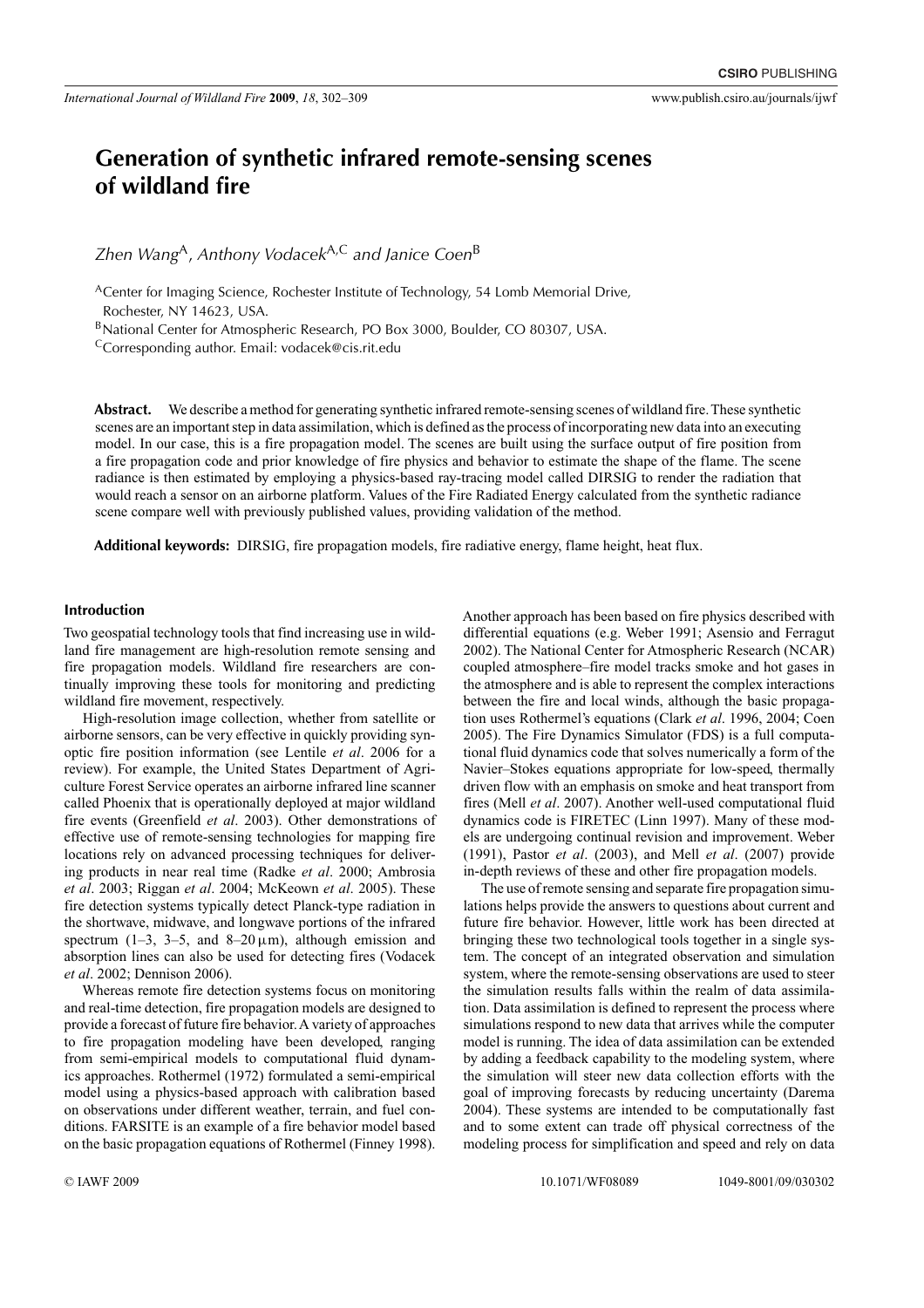assimilation to maintain accuracy.Thus, a critical aspect of a simulation system is the ability to assimilate data from a variety of measurement systems. The most extensive examples of environmental data assimilation where observations are compared with environmental models come from ocean circulation and weather forecasting efforts (e.g. Derber and Rosati 1989; Anderson 1996; Malanotte-Rizzoli and Tziperman 1996; Barker *et al*. 2004).

We are currently working on the application of data assimilation techniques to the wildland fire propagation problem and the details of our overall approach, which is based on the NCAR coupled model described above, can be found elsewhere (Douglas *et al*. 2006; Mandel *et al*. 2008). The present paper describes an initial approach to generating synthetic infrared remote-sensing scenes of a wildland fire using the NCAR model outputs. In the working simulation, this prediction of infrared scene radiance is made for the state of the model at the time corresponding to the time that airborne remote-sensing images are obtained. The synthetic scene is then compared with the real observations of infrared radiance in the data assimilation step and the model is adjusted to better match the real observations.

The synthetic scene output depends on the NCAR model output variables such as the heat flux and the wind speed. The use of the variables from the model allows us to estimate the flame shape used in simulating radiance from the fire scene. Given the flame shape, we assume we can adequately estimate the infrared scene radiance by including three aspects of radiated energy. These are: (1) radiation from the hot ground under the fire front and the cooling of the ground after the fire front passes. This accounts for the heating and cooling of the surface. (2)The direct radiation to the sensor from the three-dimensional flame. This accounts for the intense radiation from the flame itself. (3) The radiation from the three-dimensional flame that is reflected from the nearby ground. This reflected radiation is most important in the near and midwave infrared spectrum. Reflected longwave radiation is much less important because of the high emissivity (low reflectivity) of burn-scar in the longwave infrared portion of the spectrum (Kremens *et al*. 2003). We are not including the preheating of the ground and vegetation in front of the advancing fire, only determining the reflection of fire radiation from the vegetated ground surface. At this early stage of synthetic image development, we are assuming the preheating of the vegetation and ground in front of the advancing fire is a secondary effect within the overall remote-sensing scene phenomenology that could be added later if desired. To our knowledge, this is the first attempt to synthesize the radiance of an entire high-resolution infrared remote-sensing scene of a wildland fire.

# **Methods**

The synthetic scene generation method developed here uses the output of a simulated grassfire using the NCAR model. The simulation domain is 4200 by 4200 m on flat terrain with a wind speed of  $3 \text{ m s}^{-1}$  and tall grass as the fuel type, and a line ignition. We now describe the methods for including the fire direct radiation, reflected radiation, and burn-scar cooling in the scene generation model. Then we describe the synthetic image generation model procedures that are used for rendering the synthetic remote-sensing scene using the Wildfire Airborne Sensor Program (WASP) sensor configuration with ray tracing done by the Digital Imaging and Remote-sensing Image Generation model (DIRSIG).

#### *Surface radiation and burn-scar cooling*

We begin with a simulation of the ground surface temperature of the fire scene. For our simulations, we assume 1073 K is the highest ground temperature under the fire front based on typical temperatures in wildland fires (Kremens *et al*. 2003). Preheating ahead of the fire front is a complex process relating to the fuel type, fuel density, humidity, and other processes and we do not account for the simulation of this complex process, so there is a simple jump from ambient ground temperature to 1073 K at the leading edge of the fire front.

After the flame front passes, the ground immediately begins cooling. To a first order, we could assume Newton's law of cooling (a simple exponential cooling behavior), but some of the few field measurements of ground cooling after the passage of a fire front suggest that for some cases, a double exponential is a better model of burn-scar cooling, with a slow component that may be due to heat slowly released by soil water. Based on the measurements of Kremens *et al*. (2003), we fit a double exponential to their temperature data obtained from thermocouples placed at the soil surface by using the following equation:

$$
T_t = T_1 e^{-t/\tau_1} + T_2 e^{-t/\tau_2} + T_a \tag{1}
$$

where  $t$  is the time since ignition;  $T_t$  is the temperature of the burn-scar at time *t*;  $T_1$  (579°C) and  $\tau_1$  (75 s) are the peak temperature and fast time constant;  $T_2$  (197°C) and  $\tau_2$  (247 s) are the peak temperature and slow time constant; and  $T_a$  is the ambient ground temperature, which is constant at 34◦C. The sum of *T*1,  $T_2$  and  $T_a$  was constrained to 1073 K and the amoeba iterative optimization procedure was used find the best fit parameters listed here (Press *et al*. 2007). This single set of parameters was used to estimate the temperature for all cooling surface pixels.

To identify the fire position during the simulation, we used the surface fire sensible heat flux output of the NCAR model. Using trial and error, a threshold value for the heat flux is set and the pixels with heat flux above the threshold are labeled as the fire front and assigned a temperature of 1073 K. As the simulation progresses in time, those pixels eventually fall below the threshold and begin cooling. By keeping track of the time since the fire front has passed, the surface temperature can be calculated with Eqn 1. Unburned areas are the pixels where there is zero heat flux and those pixels are assigned the ambient temperature of 34◦C. Fig. 1 shows the temperature map at two times during the simulation. The brightest area is the fire front and shades of gray correspond to surface cooling behind the fire front. This surface temperature map is later used to generate the surface radiance.

# *Flame height estimation*

After predicting the ground temperature, the next step is to create a flame shape for the flame front by again using the sensible heat flux output of the NCAR model. Larger heat flux is translated into tall flames and smaller heat flux is translated into short flames. The flame shape is built by defining grid points that are the corners of cubic 'voxels'. Deflection of the flame by the local wind is added and each voxel is randomly shifted to generate a more varied structure. This procedure is meant to capture the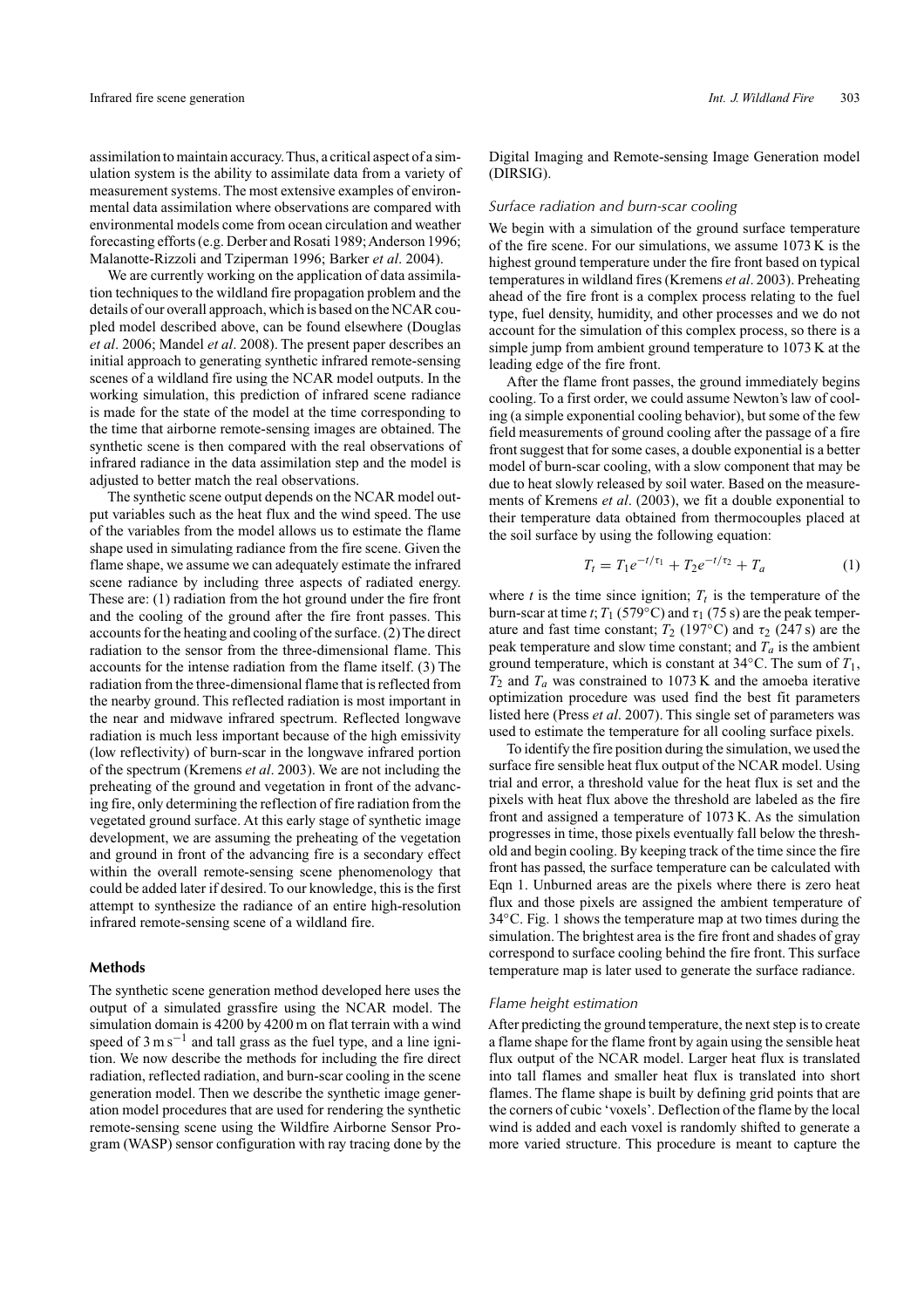

**Fig. 1.** Temperature maps showing the fire location as white and cooling ground behind the fire as shades of gray; (*a*) 16 min after ignition; and (*b*) 74 min after ignition.

essence of the flame structure and is not an exact representation of the flame at that time step of the model. Overall our goal is to estimate reasonable values of the flame radiance, rather than the complex turbulence and complicated spatial configuration of a real flame, which is often the goal of high-resolution simulations by the graphics community.

Experimental studies showed that the flame volume is directly proportional to the heat-release rate of the fire:

$$
V_f = Q/Q'
$$
 (2)

where  $V_f$  is the flame volume;  $Q$  is the total heat release rate of the fire;  $Q'$  is the heat release rate per unit flame volume, an estimated constant value of 2000 kW m−<sup>3</sup> (McGratten *et al*. 2007). We also assume proportionality between the heat release rate and the heat flux *Qh*:

$$
Q \propto Q_h \tag{3}
$$

Further, the flame volume  $V_f$  is proportional to the product of fire ground area and flame height  $l_f$ . If the fire front has length  $w_1$  along the direction of fire propagation and width  $w_2$ perpendicular to the direction of fire propagation:

$$
V_f = l_f w_1 w_2 \tag{4}
$$

Substituting Eqns 3 and 4 into Eqn 2 and rearranging, the flame height  $l_f$  can be estimated by:

$$
l_f = \frac{Q_h}{Q'w_1w_2}\alpha\tag{5}
$$

where  $\alpha$  is a scale coefficient and the heat flux and ground dimensions are from the propagation model output. The adjustable scale coefficient  $\alpha$  is added according to fuel type to make the predicted flame size reasonable. In the simulation performed here for a grassland fire, *α* was chosen to provide an average flame height of ∼2 m, but the flame heights will be higher or lower depending on the value of the heat flux. We also constrain the estimated flame height of each time step within one standard deviation from the heights of all the previous time steps; thus the flame height of each time step will not deviate greatly from the previous or following time step when there is no dramatic change of environmental conditions.

## *Flame-tilt in wind*

Besides terrain, fuel type and amount, wind plays an important role in energy transfer direction and rate as flame is deflected by air movement. The extent of flame-tilt will depend on the wind velocity. According to Drysdale (1998) and references therein, the effect of wind speed  $V'$  on fires is:

$$
\sin \theta = 1 \text{ for } V' < 1 \tag{6}
$$

$$
\sin \theta = (V')^{-1/2} \text{ for } V' > 1 \tag{7}
$$

where  $\theta$  is the tilt angle from the vertical to the front of the flame, as shown in Fig. 2.  $V'$  is estimated from  $V$ , the dimensionless windspeed defined below:

$$
V' = V \left( \frac{2c_p T_{\infty} \rho_{\infty}}{\pi \rho_f \Delta H_c} \right)^{1/3}
$$
 (8)

In Eqn 8,  $c_p$  is air thermal capacity at constant pressure,  $1040 \text{ J kg}^{-1} \text{ K}^{-1}$ ;  $T_{\infty}$  is the ambient air temperature, 300 K;  $\rho_{\infty}$ is ambient air density,  $1.18 \text{ kg m}^{-3}$ ;  $\rho_f$  is fuel vapor density,  $0.36 \text{ kg m}^{-3}$ , an estimate that is a little larger than air density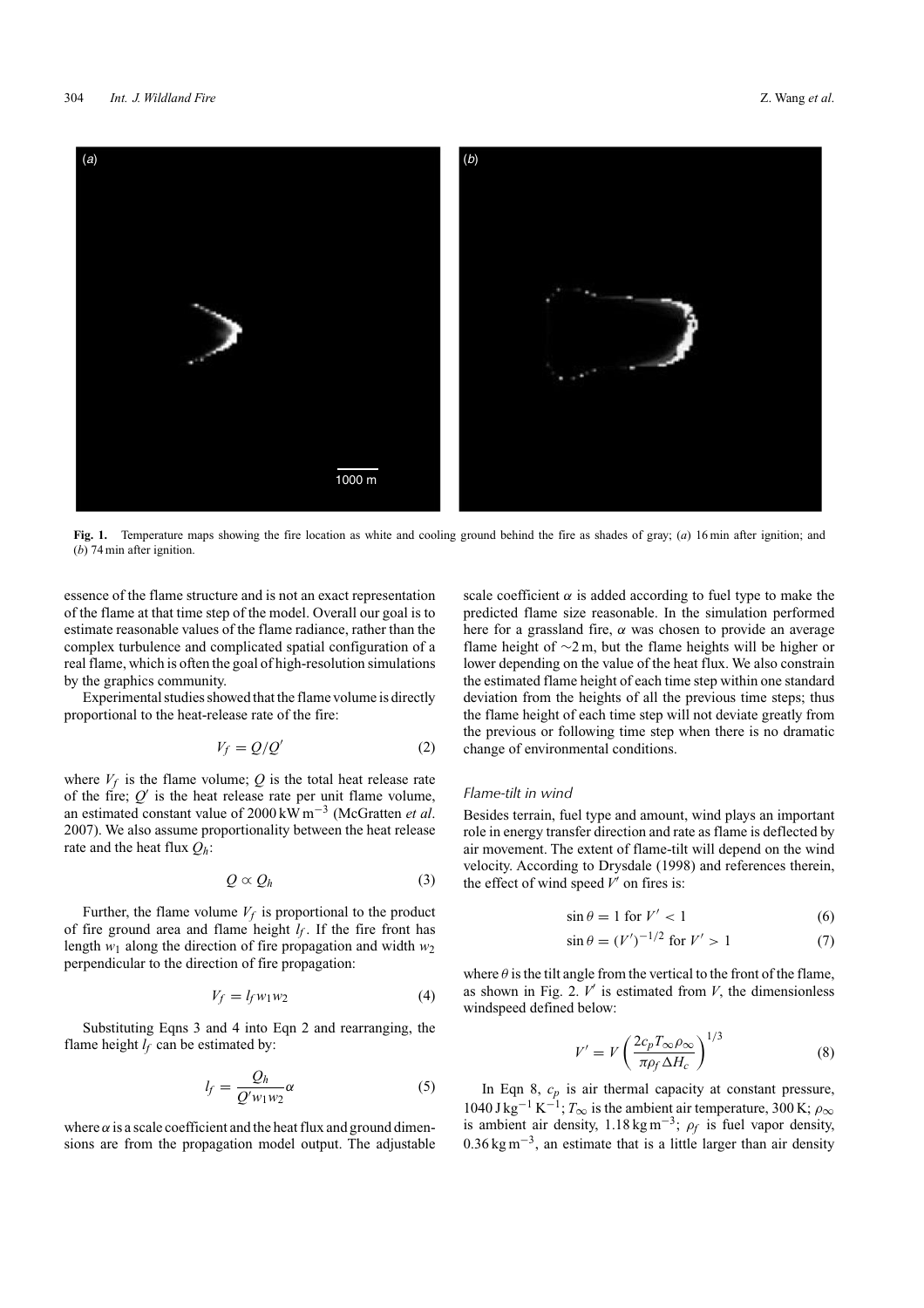

Wind direction

Fig. 2. Deflection of a flame by wind.

 $(0.32 \text{ kg m}^{-3})$  at a temperature of 1100 K; and  $\Delta H_c$  is heat of combustion, a value of 16 515 kJ kg−<sup>1</sup> taken from Brown and Davis (1973). *V* is the only variable in this equation and is a dimensionless wind speed given by  $v/u$  where  $v$  is the actual wind speed, and *u* is a characteristic vertical fire plume velocity, in m s<sup> $-1$ </sup>, given by:

$$
u_{\text{max}} = 1.9Q^{1/5} \tag{9}
$$

where *Q* is the rate of heat release (Drysdale 1998). We again use heat flux in place of the heat release rate by assuming proportionality. Although the units are incorrect and the value is only proportional, the small value of the exponent means that the plume velocity is only very weakly dependent on the heat release rate and this result produces reasonable results as shown in Fig. 3. The 3-m s−<sup>1</sup> wind speed produces a flame-tilt of ∼45◦ or slightly more, which is in accordance with the rule of thumb that a 2-m s<sup>−1</sup> wind speed produces flame-tilt of ~45° (Drysdale 1998). The flames will have slightly different deflection angles according to the magnitude of the heat flux. After flame is deflected, small random deviation from a uniform distribution are added to xy coordinates of the voxel positions to give the fire a more turbulent appearance.

The overall method to generate the flame shape utilizes the heat flux and wind field to provide real-time prediction of flame height and tilt angle. By iteratively solving Eqns 5–8 while updating the constraint of flame scale, unique solutions to flame height and deflection angle will be obtained for each ground pixel with high heat flux at each time step, and the flame geometry will be uniquely defined.

### *Volume rendering in DIRSIG with the voxelized space*

Based on the heat flux and local winds from the simulation and the methods described above, we are able to simulate the temperature for the surface as an array of pixels and the flame shape as an arrangement of voxels.

In this section, we describe the ray tracing method for determining the radiance from those sources as they would be viewed by an airborne remote-sensing system. The ray tracing code used is the DIRSIG model. The DIRSIG model is a synthetic image-generation model based on first principles. The model is developed and maintained by the Digital Imaging and Remote Sensing Laboratory at the Rochester Institute of Technology (Schott *et al*. 1999; Digital Imaging and Remote Sensing Laboratory 2006). The model can produce multi- or hyperspectral imagery from the visible through the thermal infrared region of the electromagnetic spectrum. Note that the terms and equations describing radiation properties in this section are all a function of wavelength, although we leave off the wavelength notation for simplicity.

The concept of determining radiance from the flame shape is similar to other work on modeling the radiation component of fire propagation. For example see Knight and Sullivan (2004; Fig. 1), where the flame is modeled as a triangular prism to determine radiation to the surrounding ground and fuel. In our case, we consider the radiation from the three-dimensional flame and also consider radiation from the ground toward the sensor and radiation reflected from the ground near the flame toward the sensor. The scene radiance is an accumulation of brightness that is a function of the temperature, distance from the sensor, material type, and atmospheric transmission from ground level to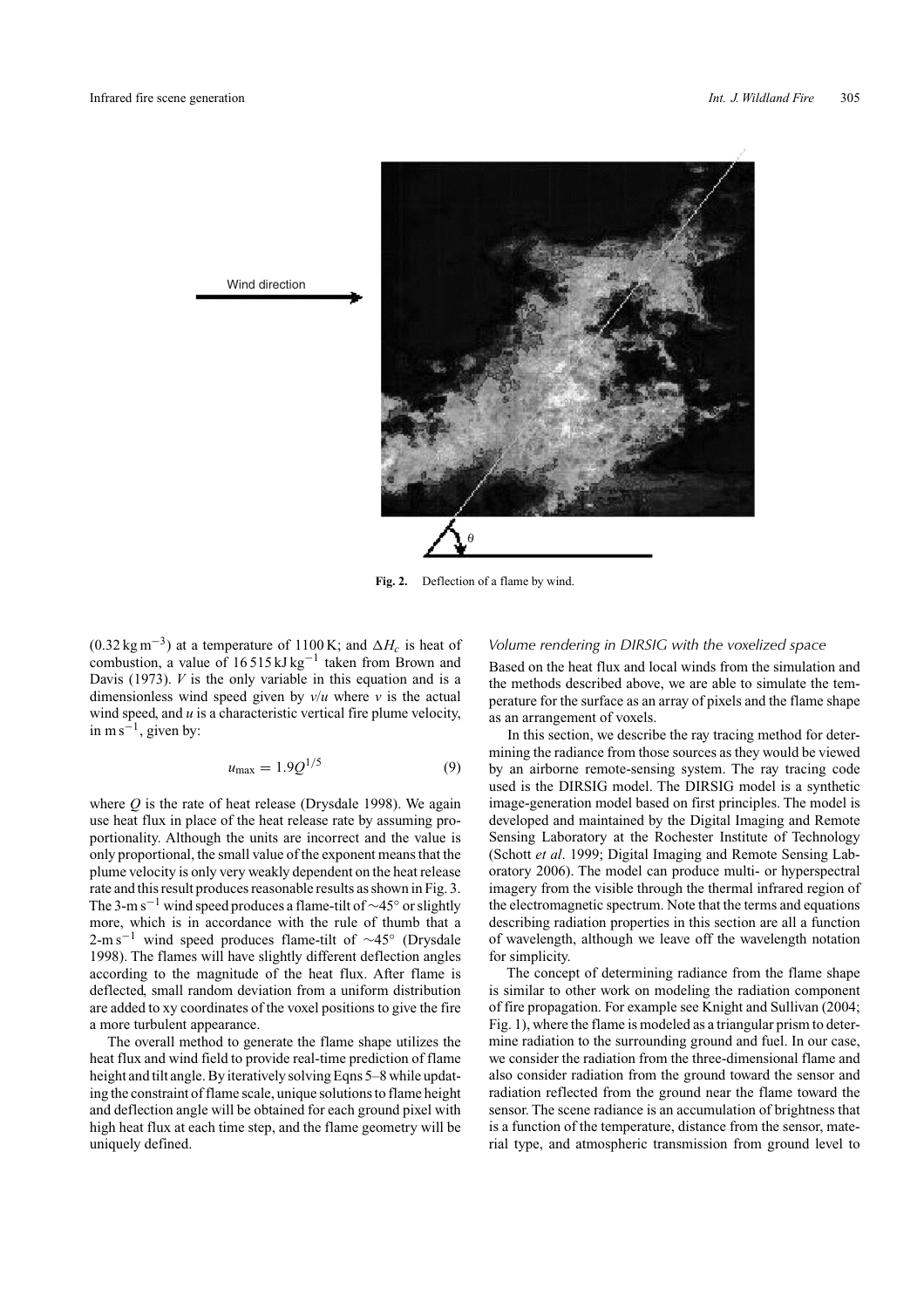

**Fig. 3.** Side projection of estimated flame evolution with flame voxels shown in white; (*a*) 61 min 18 s after ignition; (*b*) 12 s later than (*a*); (*c*) 24 s later than (*a*); (*d*) 36 s later than (*a*). Each voxel is represented by a white dot in this visualization; the actual voxel sizes used in the ray tracing are larger.

the sensor. DIRSIG uses the MODTRAN atmospheric radiative transfer code for calculating the optical properties of the atmosphere (Anderson *et al*. 2000). A sensor module allows the input of sensor characteristics that modify the scene as if it was viewed through an imaging sensor. With the volume-rendering method, when a ray, cast from the sensor toward the scene, encounters a region containing fire that was precomputed by the external fire model, the simulation determines how many integration steps to process through the fire, or how many voxels containing fire are on the path of the ray, and path length within each of the voxels. The physical properties of each voxel are variables such as temperature, optical depth, and distance from the sensor.

Fig. 4 shows how a ray passes through a grid to the sensor, where  $\tau_i$  is the transmission of each grid square on the ray path. The additive projection is a summation of emitted and transmitted radiance from all the voxels on the ray path. The transmission properties of participating voxels are characterized by the path length for the ray and the fire attenuation coefficient. The attenuation coefficient was set to a low value of  $\sim 0.05 \,\mathrm{m}^{-1}$  across the shortwave and midwave infrared. If there are *n* flame voxels between the bottom of the flame and the sensor, then the contribution to the received radiance due to the self-emitted radiance from the *i*th voxel can be expressed as:

$$
\Delta L_i = L_i (\tau_i - \tau_{i+1}) \tag{10}
$$

where the indexing scheme for the fire voxels is defined to begin at the sensor and end with the voxel at the bottom of the flame.  $L_i$  is the radiance due to the temperature of the *i*th voxel,  $\tau_i$  is the transmission along the sensor-target path from the sensor to the top of the *i*th voxel, and is the product of transmission of all *j* voxels between the *i*th voxel and the sensor:

$$
\tau_i = \prod_{j=1}^{i=1} \Delta \tau_j = \prod_{j=1}^{i-1} e^{-\delta_j} \tag{11}
$$

where  $\Delta \tau_i$  is the transmission of the *i*th homogeneous flame voxel and  $\delta$ *j* is the optical depth of the voxel *j* along the path to the sensor. By substituting Eqn 11 in Eqn 10 and summing the radiance from each single voxel, the total contribution to radiance, *L*, from all *n* voxels can be obtained:

$$
L = \sum_{i=1}^{n} \Delta L_i = \sum_{i=1}^{n} L_i \left( \prod_{j=1}^{i-1} \Delta \tau_j - \prod_{j=1}^{i} \Delta \tau_j \right) \qquad (12)
$$

Radiance from the ground itself is determined and radiance from the fire that is reflected by the nearby ground is calculated. All of these sources of radiance are then attenuated by the atmosphere along the path to the sensor.



**Fig. 4.** A ray cast through a regular grid. *τ* is the transmission and *d* is the path length through the *i*th voxel.

# **Results**

The DIRSIG rendering of the infrared radiance from the grassfire at night as it would be observed by the WASP sensor is shown in Fig. 5. The sensor model in DIRSIG was set to the WASP specifications: the cameras have a focal length of 25 mm and there are 640 by 512 pixels each for the shortwave, midwave, and longwave infrared cameras. The cameras are put at the nominal operating altitude of ∼3000 m producing a pixel ground spot size of ∼3 m. The sensor is looking at a slant angle of ∼25◦ from nadir.

## **Verification**

After estimating the flame geometry and generating the synthetic multispectral remote-sensing wildfire scene, we can provide verification of our results by examining the fire radiative energy (FRE) determined for the synthetic scene relative to previous work (Kaufman *et al*. 1996; Wooster *et al*. 2003).

As a first step toward verification, we calculated the FRE of a hotspot pixel based on temperature and retrieved spatial extent of the thermal components within the area. This is the *FRETRUE* parameter of Wooster *et al*. (2003). The active fire pixels in our synthetic remote-sensing scene are not homogeneous and are a mixture of several thermal components each having a different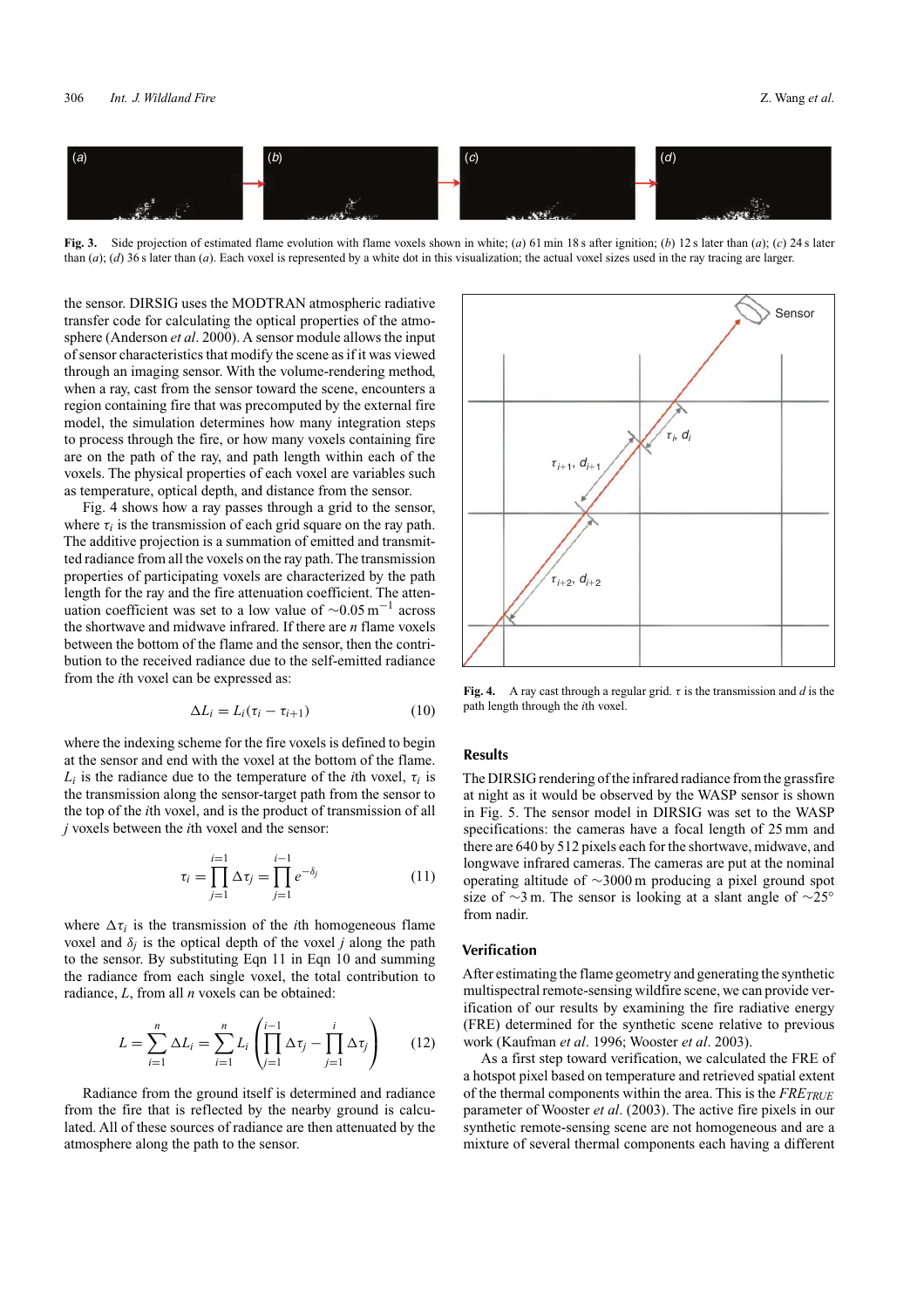

 $0.117$  W cm $^{-2}$  sr $^{-1}$   $\mu$ m $^{-1}$ 

**Fig. 5.** DIRSIG rendering of the infrared grassfire scene∼1 h after ignition using the Wildfire Airborne Sensor Program (WASP) sensor specifications. (*a*) Shortwave infrared channel (0.9–1.7  $\mu$ m); (*b*) midwave infrared channel  $(3-5 \mu m)$ ; (*c*) longwave infrared channel  $(8-11 \mu m)$ . The units of these radiance images are watts per square centimetre per steradian per micrometre  $(W cm^{-2} sr^{-1} \mu m^{-1}).$ 

 $\Omega$ 

temperature and fractional area. In our simulation, each ground pixel in the scene has an area of  $3 \times 3$  m. With this scale, hotspot pixels might be composed of unburned vegetation, flame and the hot ground below the flame, and burn-scar. The total *FRE<sub>TRUE</sub>* from all fire thermal components in a pixel can be calculated as:

$$
FREF_{TRUE} = A_{sample}\varepsilon\sigma \sum_{i=1}^{n} A_i T_i^4 \tag{13}
$$

where  $FREF_{TRUE}$  is fire radiative energy,  $Js^{-1}$ ;  $A_{sample}$  is the ground sampling area,  $m^2$ ;  $\varepsilon$  is emissivity;  $\sigma$  is the Stefan– Boltzmann constant,  $5.67 \times 10^8$  J s<sup>-1</sup> m<sup>-2</sup> K<sup>-4</sup>;  $A_i$  is the fractional area of the *i*th thermal component within a specific ground pixel, and  $T_i$  is the temperature of *i*th thermal component, K (Wooster *et al*. 2003).

The ground temperature under the active fire is set to be 1100 K, which is the highest temperature observed by Kremens *et al*. (2003), the mean flame temperature is set at 1000 K, and the smouldering scar is 600 K (Wooster *et al*. 2003). A stepwise linear unmixing algorithm was performed on each pixel of the synthetic multispectral wildfire scene to calculate the fractional area of each thermal component.

If we leave out the sample area from Eqn 13, the units for *FRE<sub>TRUE</sub>* are  $J s^{-1} m^{-2}$  (i.e. see Wooster *et al.* 2003; table 2). We determined the total *FRETRUE* per unit area by summing the contribution from all thermal components for the subset of pixels that had a flaming fraction. The *FRE<sub>TRUE</sub>* per unit area for these pixels ranges from  $7.31 \times 10^4$  to  $7.47 \times 10^4$  J s<sup>-1</sup> m<sup>-2</sup>. These are total values above the background and potentially include contributions from each of the components based on the unmixing fractions. These values are slightly higher than the  $FREF_{TRUE}$ per unit area for the flaming fraction in table 2 of Wooster *et al*. (2003). This is reasonably close agreement with the results of Wooster *et al*. (2003), given that the parameters of our unmixing model were different because we included the separation of the ground temperature and the flame temperature and because the ground temperature (based on field measurements) was higher than the flaming temperature in their work.

A more realistic test of our results is determining the FRE from the midwave infrared radiance (*FREMIR*) value based on eqn 5 in Wooster *et al*. (2003) because in our case the value is obtained from the synthetic radiance scene:

$$
FRE_{MIR} = \frac{A_{sample}\sigma\epsilon}{a\epsilon_{MIR}}L_{MIR,h}
$$
(14)

where  $L_{MIR,h}$  is the midwave infrared radiance of fire pixels, *εMIR* is the fire emissivity in the midwave infrared, and *a* is a constant related to the sensor. As the midwave WASP band is similar to that of the Hot Spot Recognition Sensor (HSRS) on the Bi-spectral InfraRed Detection (BIRD) platform, for *a* we used the value of  $3.3 \times 10^{-9}$  provided for the HSRS midwave infrared band by Wooster *et al*. (2003). The total *FREMIR* per unit area for pixels with a flaming component ranged from  $6.02 \times 10^4$  to  $7.89 \times 10^4$  J s<sup>-1</sup> m<sup>-2</sup>, bounding the value of  $6.36 \times 10^4$  J s<sup>-1</sup> m<sup>-2</sup> for the flaming component alone in table 2 of Wooster *et al*. (2003). This is good evidence that our synthetic scene is a valid representation of fire infrared radiance.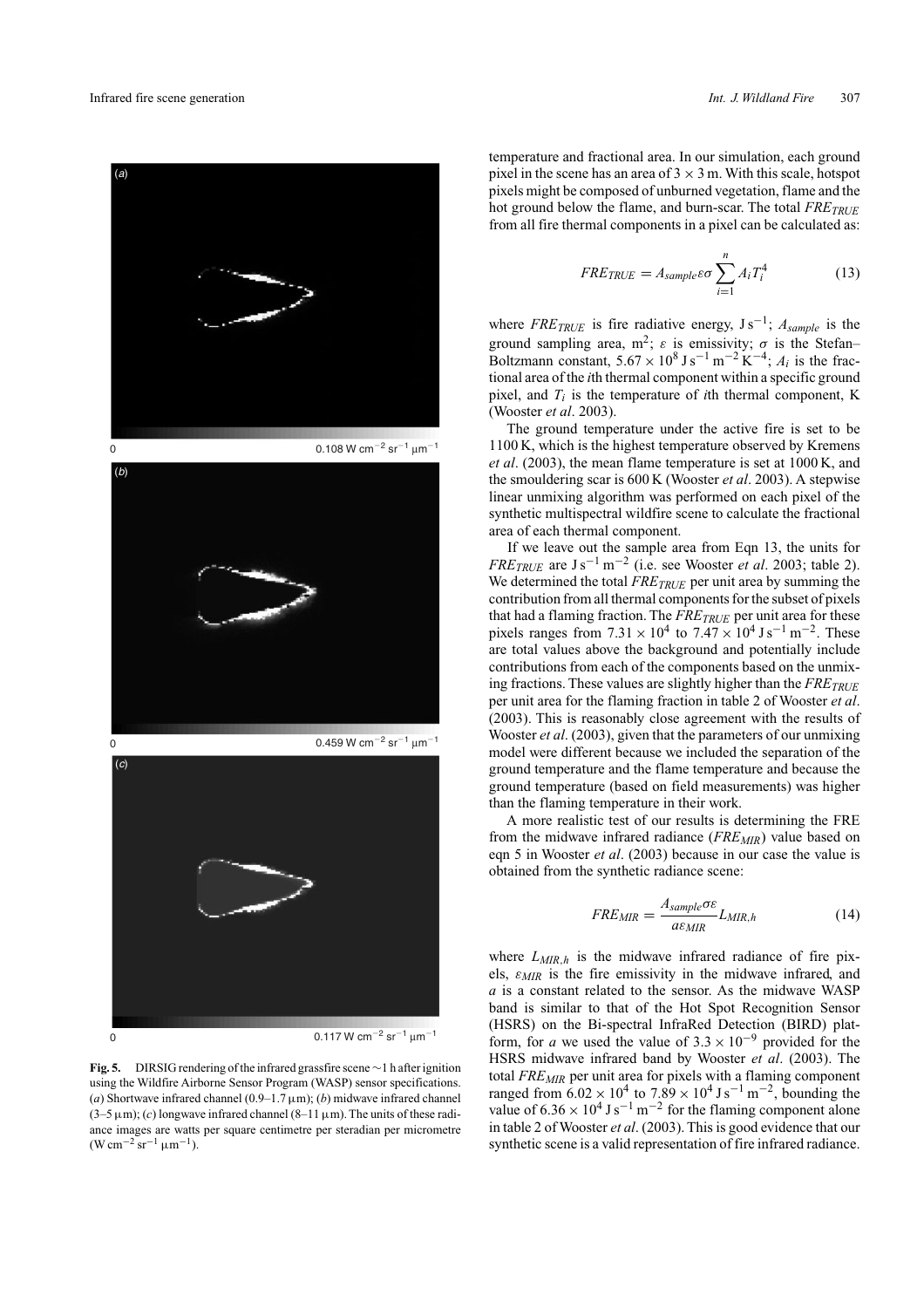#### **Discussion**

Our method for creating synthetic infrared remote-sensing scenes of wildland fire uses information from a surface fire propagation model and knowledge of fire physical properties to estimate fire spectral radiance. A grassland fire scene is rendered using a physics-based ray tracing model, DIRSIG, that accounts for radiation from the ground surface, radiation from the flame, any reflected radiation from the ground near the fire, and atmospheric transmission.The visualization of the scene can be made for a variety of spectral responses and spatial resolutions of different sensors. Values of FRE calculated from the synthetic scene midwave infrared radiance provide confirmation that the radiance produced by the method is valid. Given the output of a fire propagation model, the generation of the synthetic scene takes less than 3 minutes of computation time on a Sun Blade 1500 workstation (Sun Microsystems, Santa Clara, CA).

The use of a physics-based image-generation model like DIRSIG provides a means for very accurate rendering of the scene, both spectrally and spatially. A general assumption of the approach is that the fire radiation is a black body or gray body. Improved measurements of fire spectral radiation could be used to modify these assumptions and improve the spectral rendering. However, for many operational scenarios for airborne remote-sensing image data input to a data-driven fire propagation model, the use of a complicated rendering model like DIRSIG may not be necessary. Future work will examine the potential to simplify the procedures described here. For example, fire propagation codes that consider simpler flame shapes than our voxelized structure within their radiation transfer calculations could be used to estimate the direct and reflected radiation. Further, precomputed atmospheric transmission properties in a 'look-up' table could be used to estimate atmospheric effects on the radiation reaching the sensor. These changes would allow a tighter coupling between the dynamic fire propagation model and the remote-sensing image data and reduce computational requirements.

#### **Acknowledgements**

The present material is based on work supported by the National Science Foundation under grant numbers CNS-0324989 and CNS-0324910 and by the National Aeronautics and Space Administration under grant number NAG5–10051.

#### **References**

- Ambrosia V, Wegener S, Sullivan D, Buechel S, Dunagan S, Brass J, Stoneburner J, Schoenung S (2003) Demonstrating UAV-acquired realtime thermal data over fires. *Photogrammetric Engineering and Remote Sensing* **69**, 391–402.
- Anderson GP, Berk A, Acharya PK, Matthew MW, Bernstein LS, Chetwynd JH, Dothe H, Adler-Golden SM, Ratkowski AJ, Felde GW, Gardner JA, Hoke ML, Richtsmeier SC, Pukall B, Mello J, Jeong LS (2000) MODTRAN4: Radiative transfer modeling for remote sensing. In 'Algorithms for Multispectral, Hyperspectral, and Ultraspectral Imagery VI'. (Eds SS Chen, MR Descour) Proceedings of SPIE, Vol. 4049, pp. 176–183. (SPIE: Bellingham, WA)
- Anderson JL (1996) A method of producing and evaluating probabilistic forecasts from ensemble model integrations. *Journal of Climate* **9**, 1518– 1530. doi:10.1175/1520-0442(1996)009*<*1518:AMFPAE*>*2.0.CO;2
- Asensio MI, Ferragut L (2002) On a wildland fire model with radiation. *International Journal for Numerical Methods in Engineering* **54**, 137– 157. doi:10.1002/NME.420
- Barker DM, Huang W, Guo YR, Xiao QN (2004) A three-dimensional (3DVAR) data assimilation system for use with MM5: implementation and initial results. *Monthly Weather Review* **132**, 897–914. doi:10.1175/1520-0493(2004)132*<*0897:ATVDAS*>*2.0.CO;2
- BrownAA, Davis KP (1973) 'Forest fire control and use.'2nd edn. (McGraw-Hill: New York)
- Clark TL, Jenkins MA, Coen J, Packham D (1996) A coupled atmosphere–fire model: convective feedback on fire-line dynamics. *Journal of Applied Meteorology* **35**, 875–901. doi:10.1175/1520- 0450(1996)035*<*0875:ACAMCF*>*2.0.CO;2
- Clark TL, Coen JL, Latham D (2004) Description of a coupled atmosphere–fire model. *International Journal of Wildland Fire* **13**, 49–63. doi:10.1071/WF03043
- Coen JL (2005) Simulation of the Big Elk Fire using coupled atmosphere– fire modeling. *International Journal of Wildland Fire* **14**, 49–59. doi:10.1071/WF04047
- Darema F (2004) Dynamic data-driven applications systems: a new paradigm for application simulations and measurements. *Lecture Notes in Computer Science* **3038**, 662–669. doi:10.1007/B97989
- Dennison PE (2006) Fire detection in imaging spectrometer data using atmospheric carbon dioxide absorption. *International Journal of Remote Sensing* **27**, 3049–3055. doi:10.1080/01431160600660871
- Derber J, Rosati A (1989) A global oceanic data assimilation system. *Journal of Physical Oceanography* **19**, 1333–1347. doi:10.1175/1520- 0485(1989)019*<*1333:AGODAS*>*2.0.CO;2
- Digital Imaging and Remote Sensing Laboratory (2006) 'The DIRSIG User's Manual.' (Rochester Institute of Technology: Rochester, NY) Available at<http://www.dirsig.org/docs/manual-2006-11.pdf> [Verified 30 April 2009]
- Douglas CC, Beezley JD, Coen J, Li D, Li W, Mandel AK, Mandel J, Qin G, Vodacek A (2006) Demonstrating the validity of a wildfire DDDAS. *Lecture Notes in Computer Science* **3993**, 522–529. doi:10.1007/11758532\_69
- Drysdale D (1998) 'An Introduction to Fire Dynamics.' 2nd edn. (Wiley: Chichester, UK)
- Finney MA (1998) FARSITE: Fire Area Simulator-Model, development and evaluation. USDA Forest Service, Rocky Mountain Research Station Paper, RMRS-RP-4. (Ogden, UT)
- Greenfield PH, Smith W, Chamberlain DC (2003) Phoenix the new Forest Service airborne infrared fire detection and mapping system. In '5th Symposium on Fire and Forest Meteorology and the 2nd International Wildland Fire Ecology and Fire Management Congress', 16–20 November 2003, Orlando, FL. Paper J1G.3. (American Meteorological Society: Boston, MA)
- Kaufman Y, Remer L, Ottmar R, Ward D, Li R-R, Kleidman R, Fraser R, Flynn L, McDougal D, Shelton G (1996) Relationship between remotely sensed fire intensity and rate of emission of smoke: SCAR-C experiment. In 'Global Biomass Burning'. (Ed. J Levine) pp. 685–696. (MIT Press: Cambridge, MA)
- Knight IK, Sullivan AL (2004) A semi-transparent model of bushfire flames to predict radiant heat flux. *International Journal of Wildland Fire* **13**, 201–207. doi:10.1071/WF03047
- Kremens R, Faulring J, Hardy C (2003) Measurement of the time– temperature and emissivity history of the burn scar for remote sensing applications. In '5th Symposium on Fire and Forest Meteorology and the 2nd International Wildland Fire Ecology and Fire Management Congress', 16–20 November 2003, Orlando, FL. Paper J1G.5. (American Meteorological Society: Boston, MA)
- Lentile LB, Holden ZA, Smith AMS, Falkowski MJ, Hudak AT, Morgan P, Lewis SA, Gessler PE, Benson NC (2006) Remote sensing techniques to assess active fire characteristics and post-fire effects. *International Journal of Wildland Fire* **15**, 319–345. doi:10.1071/WF05097